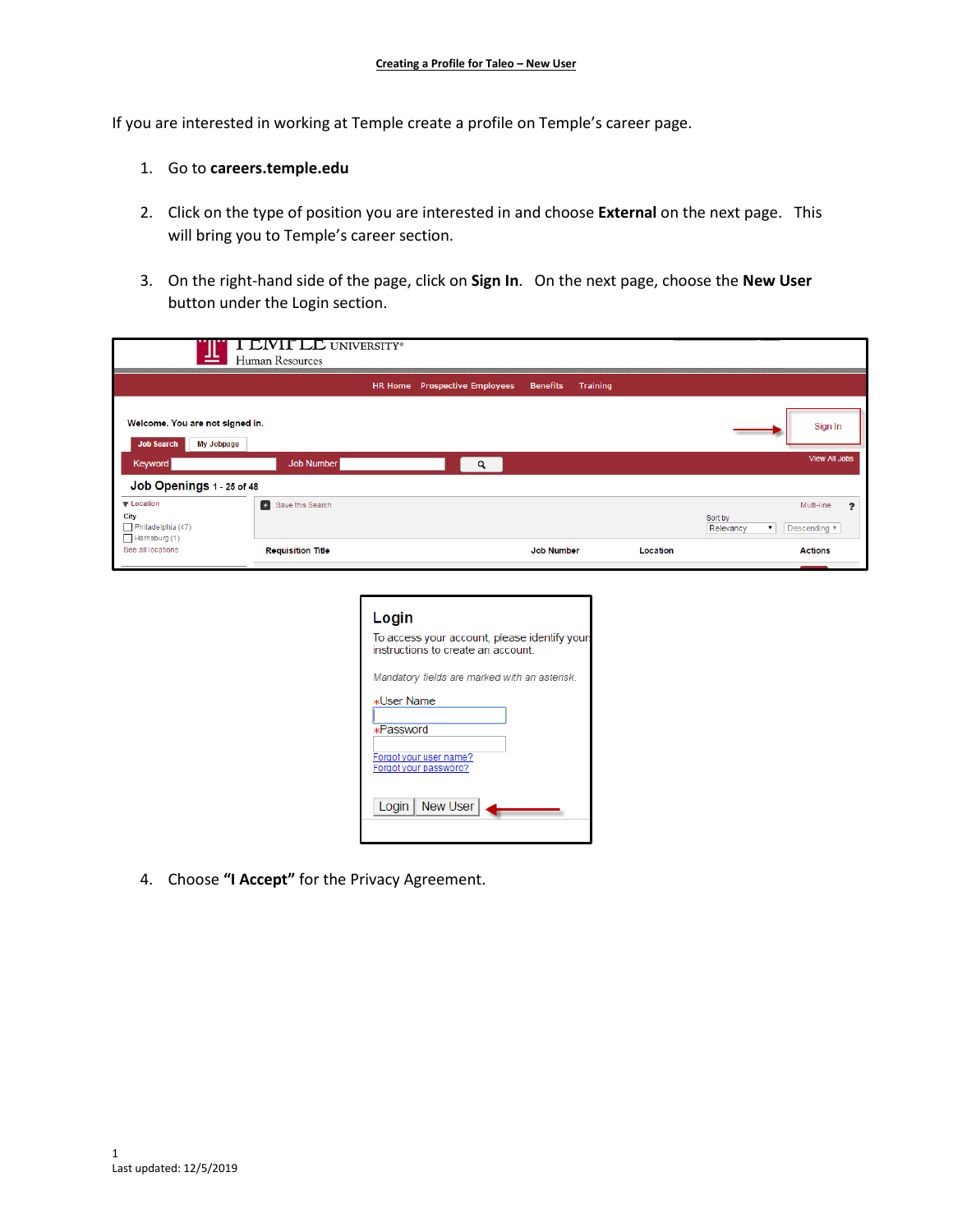5. Create a **username** and **password** you will remember.

| Mandatory fields are marked with an asterisk.<br><b>*User Name</b> |
|--------------------------------------------------------------------|
| <b>*Password</b>                                                   |
| <b>*Re-enter Password</b>                                          |
| <b>*Email Address</b>                                              |
| <b>*Re-enter Email Address</b>                                     |
| Register   Cancel                                                  |
|                                                                    |

- 6. Click **Register**.
- 7. Once you are registered, you will be brought back to the main page with job listings. Click on your username on the right-hand side of the page.



8. From the drop-down menu, click on "**Profile**" to begin building your profile.

|                               |                       | temple.user2 $\blacktriangledown$ = 0 |
|-------------------------------|-----------------------|---------------------------------------|
|                               | Profile<br>Account    | v All Jobs                            |
|                               | <b>Saved Searches</b> |                                       |
|                               | <b>Sign Out</b>       | he                                    |
| Sort by                       | Relevancy<br>▼        | Descending ▼                          |
|                               |                       | <b>Actions</b>                        |
| tes-Pennsylvania-Philadelphia |                       | <b>Apply</b>                          |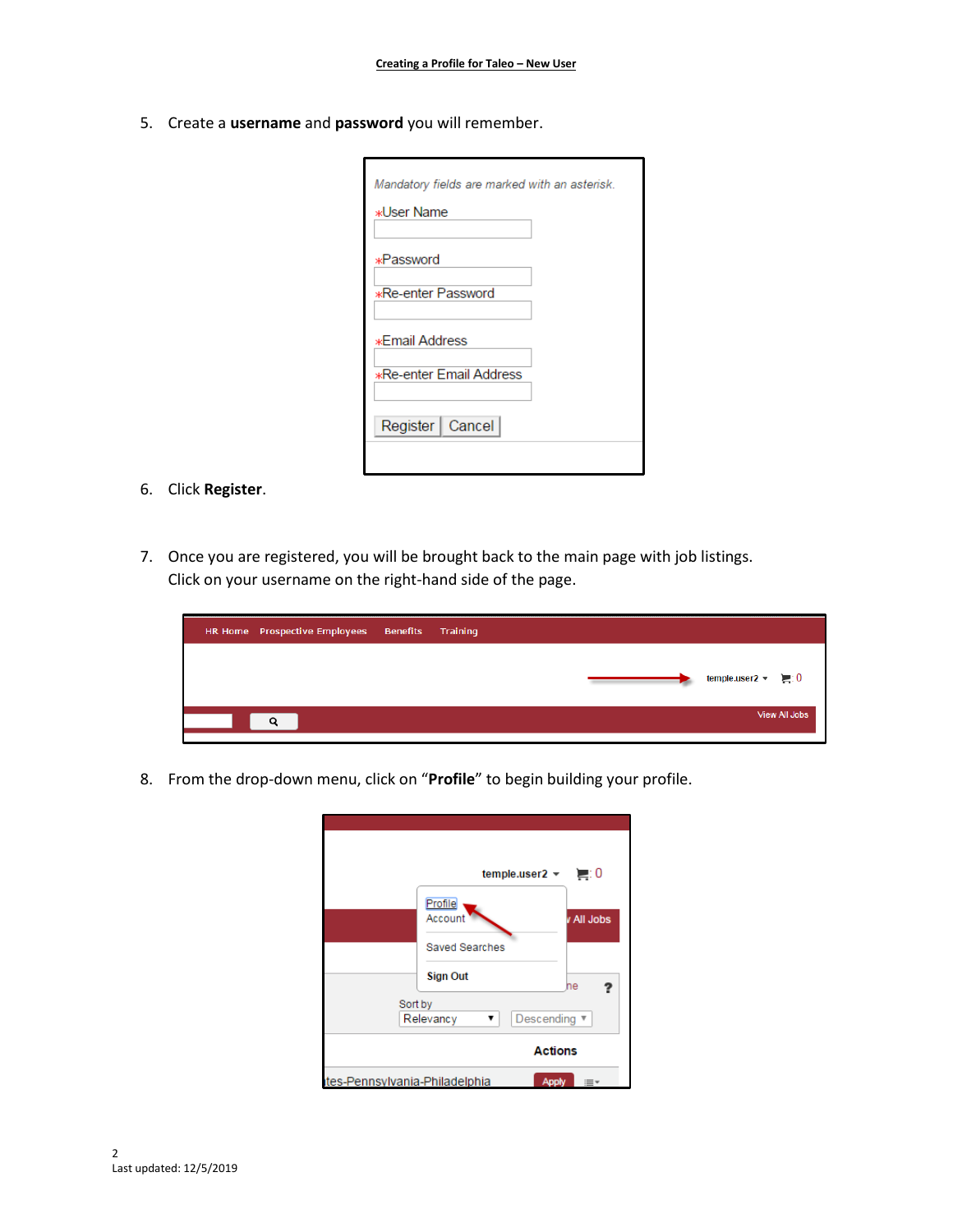9. From here, you may complete the pages of your **General Profile**. Click **Save and Continue** on each page to save your information. Your profile can also be edited after you have created it. As a note, for employment reasons, your address will need to be a permanent address

Use the **Save and Continue** button to continue working through the various sections. Any time you see a red asterisk **\***, you must enter information in that field to move on.

| ₽<br><b>Job Search</b><br>My Jobpage<br><b>Tasks</b>                |                                                                        |                                                           |                      |                  |
|---------------------------------------------------------------------|------------------------------------------------------------------------|-----------------------------------------------------------|----------------------|------------------|
| <b>General Profile</b>                                              |                                                                        |                                                           |                      |                  |
|                                                                     |                                                                        |                                                           |                      |                  |
| $\langle$                                                           | Job Category<br>Personal<br>and Location<br>Information<br>Preferences | Employment<br>File<br>Education<br>History<br>Attachments | Review and<br>Submit | $\triangleright$ |
| Save and Continue                                                   |                                                                        |                                                           |                      |                  |
| <b>Personal Information</b>                                         |                                                                        |                                                           |                      |                  |
| <b>Personal Information</b>                                         |                                                                        |                                                           |                      |                  |
| Please enter all relevant personal information in the fields below. |                                                                        |                                                           |                      |                  |
| <b>*First Name</b>                                                  | Middle Name                                                            | <b>*Last Name</b>                                         |                      |                  |
| Marie                                                               |                                                                        | Temple                                                    |                      |                  |
|                                                                     |                                                                        | Suffix                                                    |                      |                  |
|                                                                     |                                                                        | Not Specified v                                           |                      |                  |
| *Street Address (line 1)                                            |                                                                        |                                                           |                      |                  |
| 8 NANDINA                                                           |                                                                        |                                                           |                      |                  |
| Address (line 2)                                                    |                                                                        |                                                           |                      |                  |
| <b>*City</b>                                                        | *Zip/Postal Code                                                       |                                                           |                      |                  |
| Wylie                                                               | 75098                                                                  |                                                           |                      |                  |
| r*Place of Residence                                                |                                                                        |                                                           |                      |                  |
| Country                                                             |                                                                        |                                                           |                      |                  |
| <b>United States</b>                                                | 7                                                                      |                                                           |                      |                  |
| State/Province                                                      |                                                                        |                                                           |                      |                  |
| Texas                                                               | ۰.                                                                     |                                                           |                      |                  |
| Region                                                              |                                                                        |                                                           |                      |                  |
| Dallas                                                              | ۷.                                                                     |                                                           |                      |                  |
| <b>*Primary Number</b>                                              |                                                                        |                                                           |                      |                  |
| Home Phone                                                          | 7                                                                      |                                                           |                      |                  |
| <b>Cellular Number</b>                                              | Home Phone Number<br>215-111-1234                                      | <b>Work Phone Number</b>                                  |                      |                  |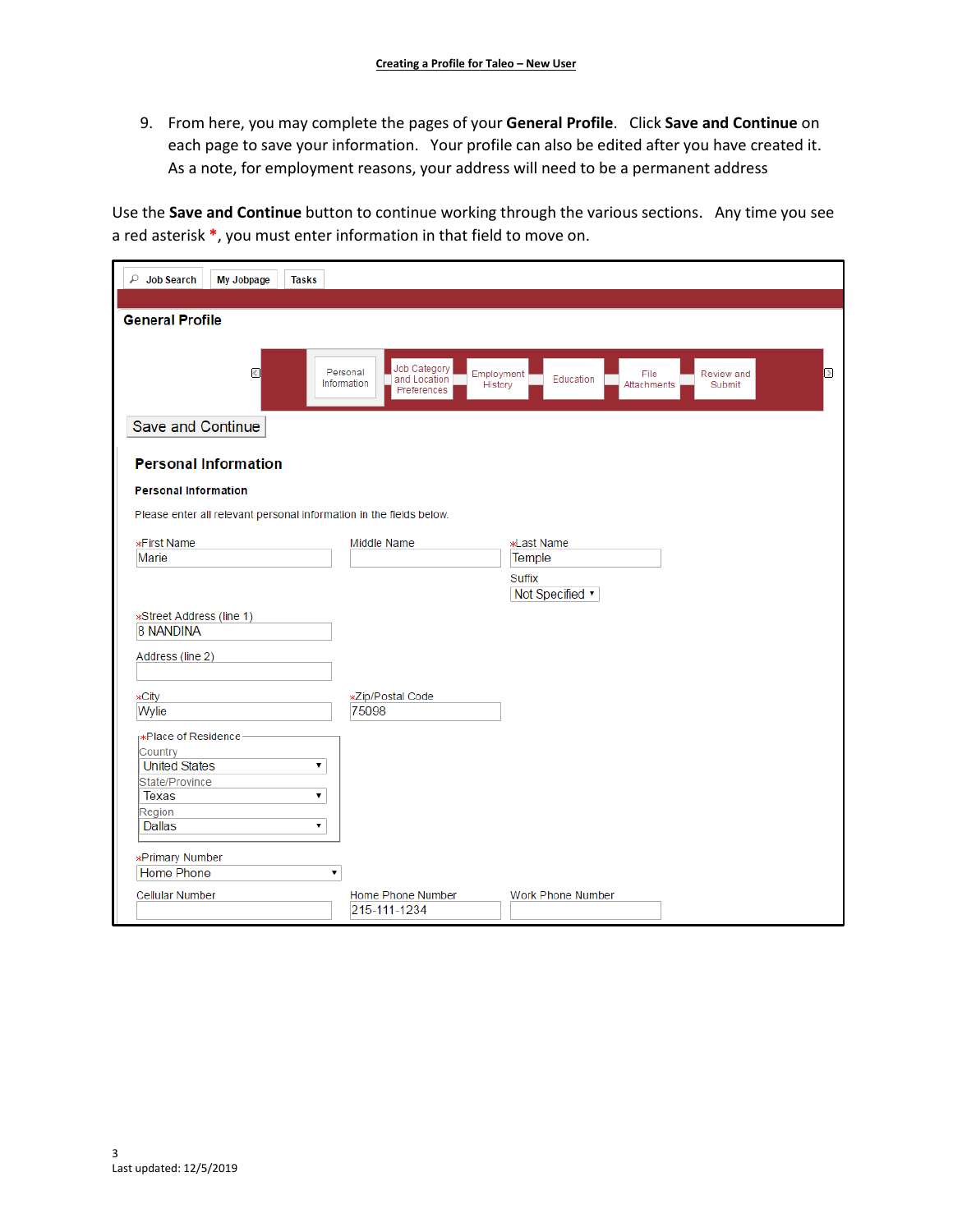10. If you would like to add to your Employment History or Education, select **Add Work Experience**  or **Add Education**. This will add an additional page to add your information. If you need to remove an entry, select **Remove Work Experience** or **Remove Education.**

| Save and Continue                          |        |                                                                                                                                 |        |
|--------------------------------------------|--------|---------------------------------------------------------------------------------------------------------------------------------|--------|
| <b>Employment History</b>                  |        |                                                                                                                                 |        |
| <b>Work Experience</b>                     |        |                                                                                                                                 |        |
|                                            |        | List the work experiences below, starting with the most relevant one. If you have no experience to list, please click "Save and |        |
| <b>Work Experience 1</b><br>Current Job    |        |                                                                                                                                 |        |
| <b>xEmployer</b>                           |        | <b>x</b> Job Title/Function                                                                                                     |        |
| Wawa                                       | Select | cashier                                                                                                                         | Select |
| *Start Date<br>$\cdot$ 2015 $\cdot$<br>Jun |        |                                                                                                                                 |        |
| <b>x</b> Job Responsibilites               |        |                                                                                                                                 |        |
| cashier                                    |        |                                                                                                                                 |        |
|                                            |        |                                                                                                                                 |        |
|                                            |        |                                                                                                                                 |        |
| <b>Remove Work Experience</b>              |        |                                                                                                                                 |        |
| <b>Add Work Experience</b>                 |        |                                                                                                                                 |        |
|                                            |        |                                                                                                                                 |        |
| Save and Continue                          |        |                                                                                                                                 |        |

11. If you are completing an application while creating your profile and the department has included questions specific to the job, you will be able to answer those under the **Job Specific Questions** section. If there are no additional questions, this section will not appear.

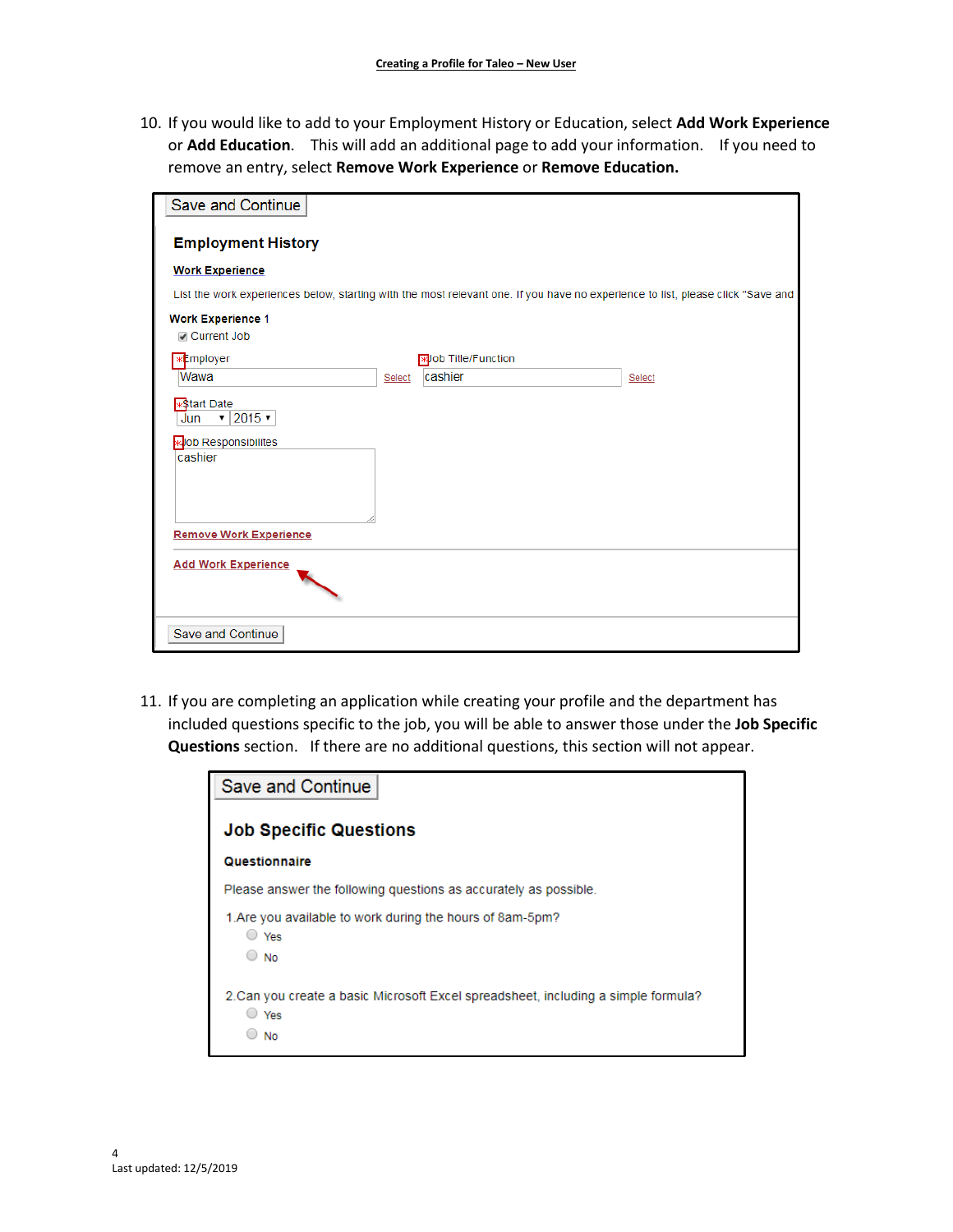12. To attach a resume or cover letter, you will use the **File Attachments** section. Click the **Choose File** button to browse through your documents. At the bottom, be sure to indicate all **relevant** files.

**Taleo Tip:** If you have applied to multiple jobs with different cover letters or resumes, they may all appear in this section. Check off the cover letter and/or resume that are relevant to this job. **DO NOT** delete any documents from this page. It will delete them from the whole system. **Simply do not check the Relevant Files box for those.** Departments will only see the documents you chose as relevant.

| Save and Continue                                                                                                                                                                                                                                                                                              |
|----------------------------------------------------------------------------------------------------------------------------------------------------------------------------------------------------------------------------------------------------------------------------------------------------------------|
| <b>File Attachments</b>                                                                                                                                                                                                                                                                                        |
| <b>Attachments</b>                                                                                                                                                                                                                                                                                             |
| You can attach files to the candidate record (e.g.: cover letter, resume, references, transcripts, etc.). Once a file is attached, you can overwrite it by attaching a file with exactly<br>the same name and extension.                                                                                       |
| Select the file to attach<br>Choose File No file chosen<br>Comments about the file                                                                                                                                                                                                                             |
| Attach                                                                                                                                                                                                                                                                                                         |
|                                                                                                                                                                                                                                                                                                                |
| This section displays basic information regarding the files attached to the candidate<br>record. You can delete some or all the files. The "Relevant Files" column allows you<br>to select the files relevant to this job submission. Also, please indicate which of the<br>attached documents is your Resume. |
| <b>Relevant Files</b><br>Resume<br>File Name<br>Date<br>Comments<br>Actions<br>8/22/17<br><b>TEST RESUME 2.docx</b><br><b>Delete</b><br>$\blacktriangledown$<br>$\blacktriangledown$                                                                                                                           |
|                                                                                                                                                                                                                                                                                                                |

13. On the **eSignature** page, enter your full name as it appears in the system, then click **Save and Continue**.

| eSignature                                                                                                                                                                                                                                                                                                                                                                                                                                                                                                                                                                                                                         |
|------------------------------------------------------------------------------------------------------------------------------------------------------------------------------------------------------------------------------------------------------------------------------------------------------------------------------------------------------------------------------------------------------------------------------------------------------------------------------------------------------------------------------------------------------------------------------------------------------------------------------------|
| eSignature                                                                                                                                                                                                                                                                                                                                                                                                                                                                                                                                                                                                                         |
| Please read the following statement carefully, then acknowledge that you have read and approved it by providing the information requested at the bottom of the page. Please note that an eSignature is the<br>electronic equivalent of a hand-written signature.                                                                                                                                                                                                                                                                                                                                                                   |
| PLEASE READ BEFORE SUBMITTING                                                                                                                                                                                                                                                                                                                                                                                                                                                                                                                                                                                                      |
| In applying for employment with Temple University, I certify that the below information is accurate and correct to the best of my knowledge. I understand that falsification, misrepresentation, or omission of<br>requested information is cause for rejection or dismissal. I authorize Temple University to investigate my work history and to obtain any and all information which is considered necessary for employment<br>consideration.                                                                                                                                                                                    |
| I understand that in addition to verifying previous employment history, degrees, licenses, and certifications, it is the practice of Temple University to conduct background checks for certain selected positions<br>which may include criminal, credit, civil litigation and motor vehicle checks as it deems appropriate and job-related. Additionally, I understand that candidates for employment in positions that have direct<br>contact or routine interaction with minors under 18 years of age are required to undergo a child abuse background certification process as defined by of the Commonwealth of Pennsylvania. |
| Do Not E-Sign Until You Have Read The Above Statement.                                                                                                                                                                                                                                                                                                                                                                                                                                                                                                                                                                             |
| By my eSignature below, I certify that I have read, fully understand and accept all terms of the foregoing statement. I have carefully read the above Information Acknowledgement and I understand and agree to<br>all of the statements. Please signify your acceptance by entering the information requested in the fields below.<br>*Please enter your full name:                                                                                                                                                                                                                                                               |
|                                                                                                                                                                                                                                                                                                                                                                                                                                                                                                                                                                                                                                    |